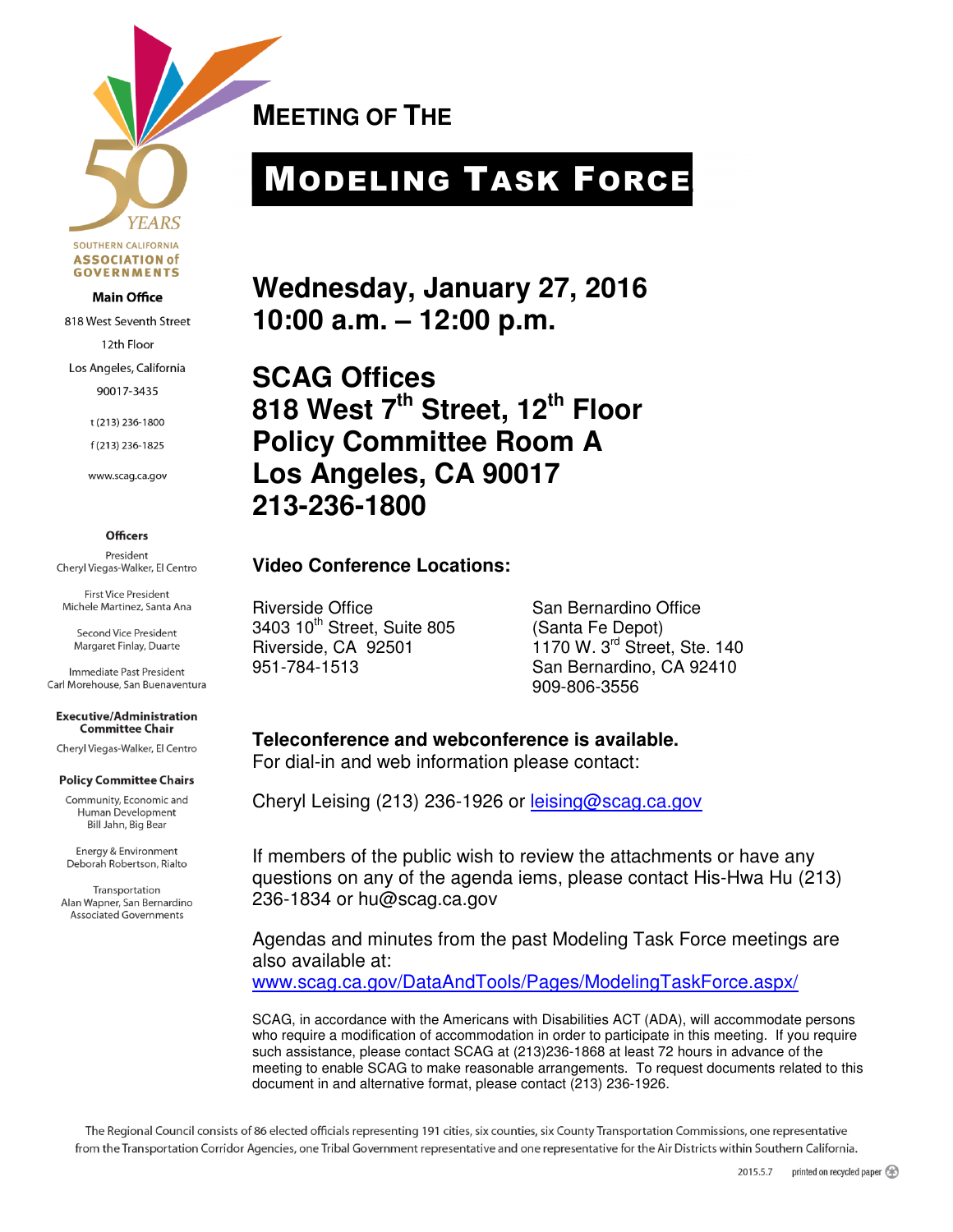# **AGENDA**

"Any item listed on the agenda (action or information) may be acted upon at the discretion of the Committee".

#### **1.0 CALL TO ORDER AND INTRODUCTIONS Brian Smolke**,

Chairperson

#### **2.0 PUBLIC COMMENT PERIOD**

Members of the public desiring to speak on an agenda item or items not on the agenda, but within the purview of this Task Force, must fill out and present a speaker's card to the Assistant prior to speaking. A speaker's card must be turned in before the meeting is called to order. Comments will be limited to three minutes. The Chair may limit the total time for comments to twenty (20) minutes.

## **3.0 CONSENT CALENDAR**

## **4.0 ACTION ITEM**

#### **4.1 Modeling Task Force Chairperson**

The Chair of the Modeling Task Force rotates annually between the modeling leads of the County Transportation Commissions and Caltrans. SCAG staff asks the Committee to affirm the appointment of Tim Byrne, SANBAG, as the new Modeling Task Force Chair for Year 2016. The Modeling Task Force extends its appreciation to Brian Smolke from OCTA for his service as Chair over the past year.

#### **5.0 INFORMATION ITEMS**

#### **5.1 Updates on Subregional Modeling Programs Group Discussion,**

10 minutes

Discussion by MTF members – an opportunity for agencies to share the status of their current modeling projects and upcoming modeling priorities.